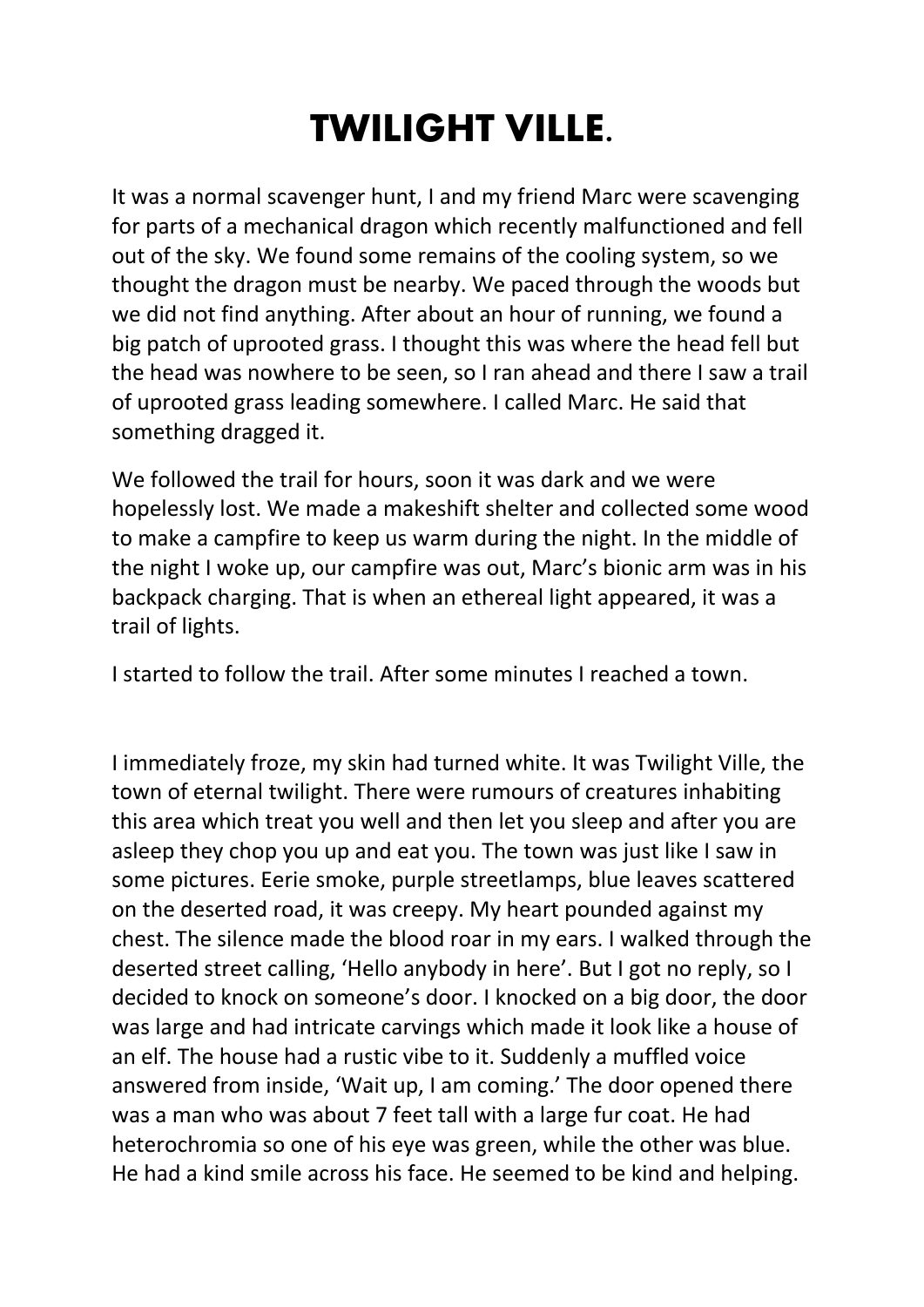He broke the ice with a kind, deep voice,' Hello child what brings you here.'

I told him I had been searching for the dragon. He said, 'Do come in, you must be freezing outside.' I was sceptical to accept hospitality from a resident of Twilight Ville but nevertheless I agreed. As I stepped into the house, there was a blazing fireplace, a stew bubbling on the stove, a writing desk and of course a really comfy couch with a TV showing the weather. The house had an odd Christmas vibe. The stranger said, 'My name is Lucas and this is my humble abode.' He went to the stove brought out a bowl and served me some delicious meat stew. The stew was creamy and warm. The meat in the stew was juicy and had the flavour of the stew. The meat was cooked perfectly.

'So tell me a bit about yourself.' said Lucas. I told him about me and Marc were assigned the task of finding the mechanical dragon then I told him about the trail of lights.

Finally he spoke, 'Those lights are for luring people to restore their faith in Twilight Ville.' 'Why would you do that?' I questioned. 'As I get lonely back here with no neighbours.' 'What happened to your neighbours?' 'Oh they all moved away, as they got tired of the twilight, they wanted to see day but I stayed here because I am proud of my town.' said Lucas

'Is there an extra bedroom because I did not sleep well last night, I asked He said, 'Yeah, upstairs and left.' I found the bedroom with no difficulty. I opened the door and entered. The room was covered in intricate carvings. The room also had a television and a blazing fireplace. I jumped into the big bed. It was soft and bouncy. I lay in the bed, unable to sleep, different thoughts rushing through my head. It was terrible. I wondered if I was going to be Lucas's breakfast for tomorrow. The idea enough gave me shivers. Soon I drifted off to sleep.

I woke up shivering, the sky was still blue but I sensed it was morning and I was surprised to see myself in one piece and not in heaven. I breathed a sigh of relief. I quickly put on my jacket and climbed down